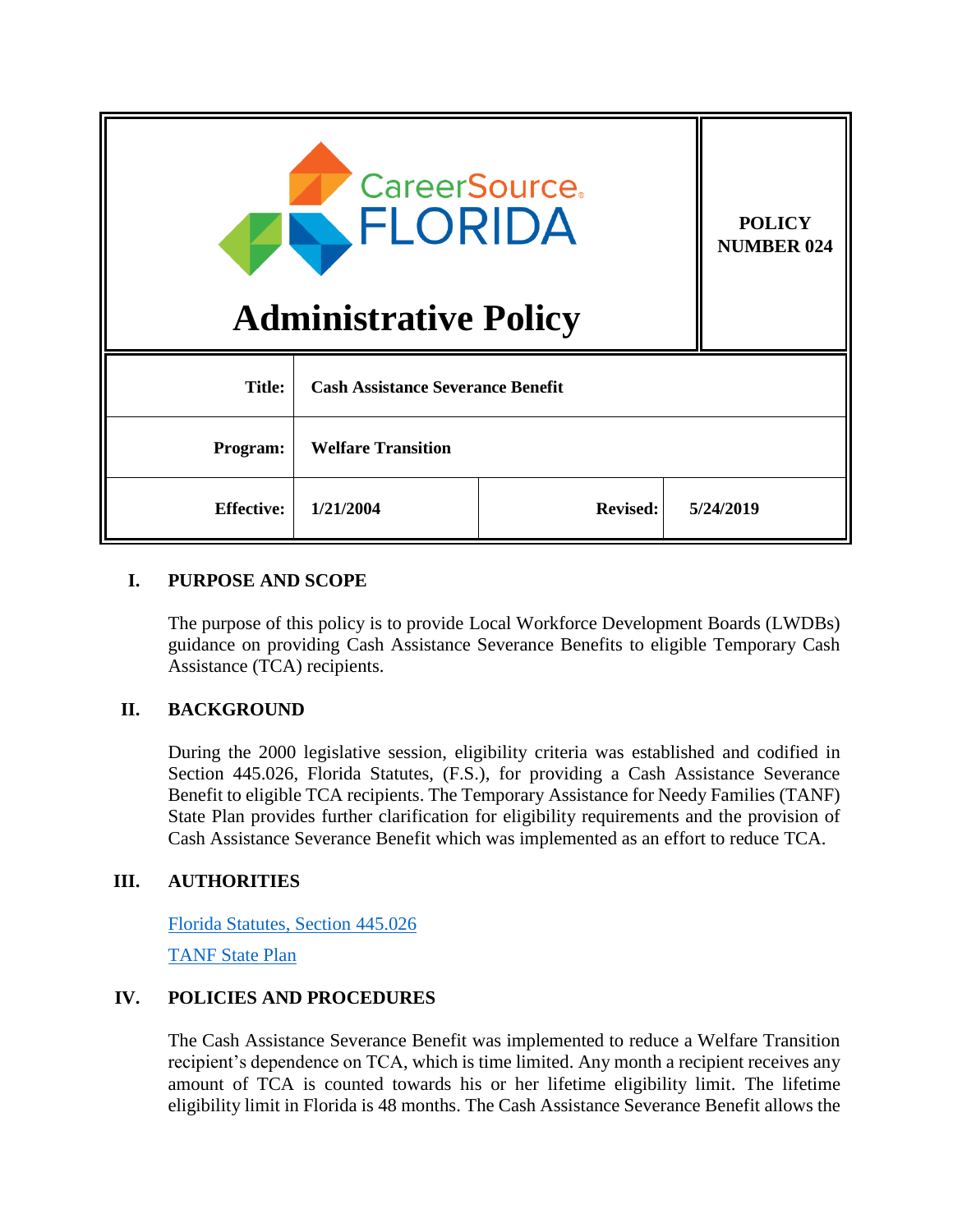recipient to take a break from receiving TCA and conserves month(s) of eligibility. The LWDB must inform the TCA recipient who becomes or is employed and receives earnings that he or she has two options regarding the Cash Assistance Severance Benefit which are as follows:

- 1. The TCA recipient who is employed and receiving earnings can choose to accept a one-time lump sum payment of \$1,000 instead of receiving on-going TCA, which will allow the participant to preserve TCA eligibility months. The Cash Assistance Severance Benefit must be requested prior to receiving the last month of TCA and it counts towards the participant's lifetime limit, for the month in which the payment is made in lieu of cash assistance. The participant must be terminated from TCA, but remains eligible for Medicaid, food assistance and transitional services subject to program eligibility; or
- 2. The TCA recipient who is employed and receiving earnings can choose not to receive the one-time lump sum payment of \$1,000. The recipient is not penalized for opting not to receive the one-time payment. The individual may continue to receive TCA and transitional services, subject to program eligibility.

## **A. Transitional Services and Benefits**

The LWDB must provide information about all available transitional services to the eligible individual who chooses to receive the Cash Assistance Severance Benefit. Transitional services may be available up to two years and include education and training, transportation services and childcare, depending on priorities and resources of the LWDB. The LWDB must inform the individual that he or she may be eligible for Medicaid and/or food stamps if he or she meets the eligibility requirements for the programs.

The participant must be eligible for on-going TCA for the month in which the payment is issued. The request must not be backdated to a month the participant was eligible for ongoing TCA. If the individual is no longer receiving TCA or eligible for TCA in the month of the payment request, even if they have met all the other cash severability eligibility criteria, the Department of Children and Families (DCF) will not authorize a cash severance payment nor approve payment if the application is backdated. Participants who opt to receive a Cash Assistance Severance Benefit must report earnings to the LWDB.

# **B. Applying for TCA Due to An Emergency**

The LWDB must inform the TCA recipient that he or she must sign a [Cash Severance](http://www.floridajobs.org/docs/default-source/lwdb-resources/programs-and-resources/welfare-transition/wt-forms/2007-wt-forms/wt_2286cashseveragrmt091907_091907.rtf?sfvrsn=2)  [Benefit Agreement, form DEO-WTP-2286,](http://www.floridajobs.org/docs/default-source/lwdb-resources/programs-and-resources/welfare-transition/wt-forms/2007-wt-forms/wt_2286cashseveragrmt091907_091907.rtf?sfvrsn=2) agreeing not to apply for or accept cash assistance for six months after receipt of the one-time payment unless an emergency can be demonstrated.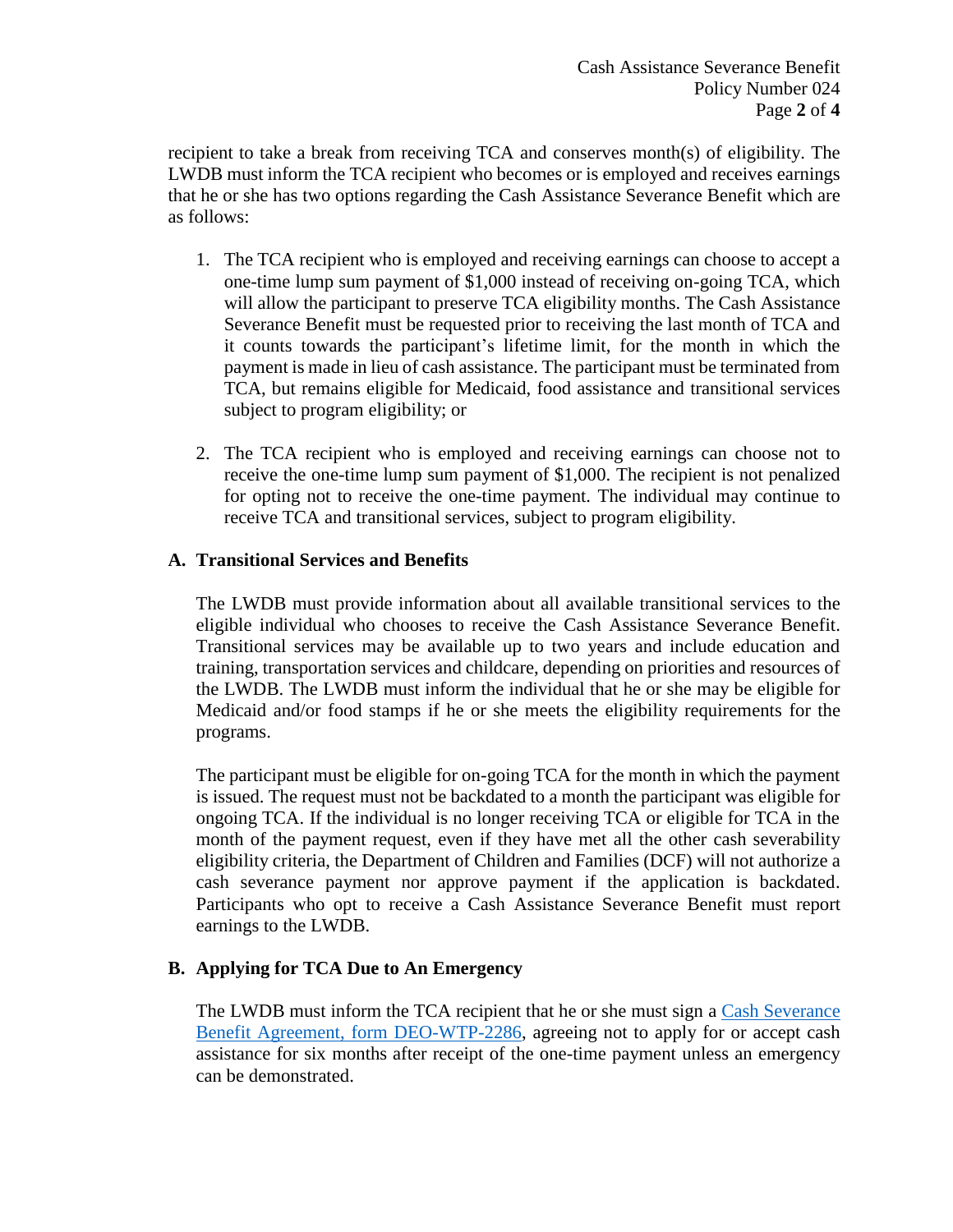After receipt of the Cash Assistance Severance Benefit, an individual may need to reapply to DCF for TCA prior to the end of six months due to an emergency situation. DCF will review the request and subsequently refer the individual to the LWDB to determine whether there is an acceptable emergency. Acceptable emergencies include the following:

- 1. Hospitalization or illness documented by a physician licensed under Chapter 458 or 459, F.S., resulting in significant loss of income or loss of employment;
- 2. Loss of earned income for reasons other than resignation without good cause or termination for cause;
- 3. Natural disaster that is responsible for destruction of the family's major property;
- 4. Loss of housing;
- 5. Automobile repairs;
- 6. Catching up on shelter payments to prevent eviction;
- 7. Catching up on utility bills, except cable television and long-distance telephone charges, to prevent interruption of services;
- 8. Emergency child care while seeking permanent child care;
- 9. Other situations of similar nature affecting the individual's employment; and
- 10. Domestic violence.

The LWDB must evaluate whether the participant meets the emergency criteria using the [Diversion Services Emergency Criteria, form DEO 0001.](http://www.floridajobs.org/docs/default-source/lwdb-resources/programs-and-resources/welfare-transition/wt-forms/2007-wt-forms/wt_0001emergcritfordivrsserv010207_010607.rtf?sfvrsn=2) If the participant meets the emergency criteria, the LWDB must inform DCF that the participant can reapply for TCA before the six-month timeframe expires.

If the individual reapplies for TCA and is determined eligible, the participant must repay the \$1,000 cash severance benefit payment. The \$1,000 shall be deducted from the monthly TCA payments issued to the individual or family. This deduction will be prorated over an eight-month period (\$1,000 divided by eight = \$125 per month). If the participant does not have eight months left on his or her time limit for TCA, the deduction will be applied to the remaining months.

### **C. Local Operating Procedures**

Local operating procedures (LOP) guide how the LWDB will operationalize policies related to cash assistance severance benefit. The LWDB must develop LOPs as follows:

1. Outline the documents that will be accepted from the TCA recipient to verify income from employment.